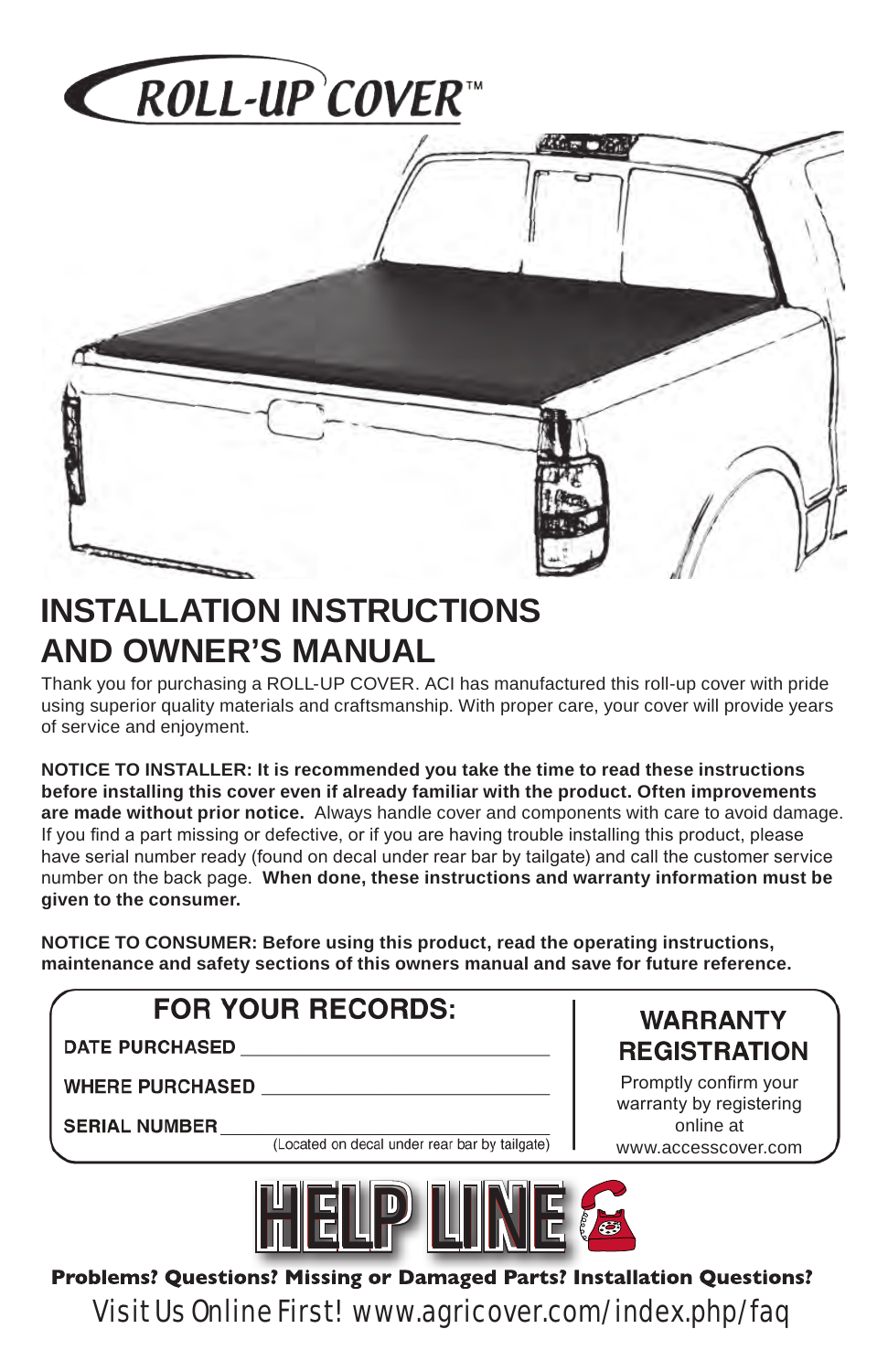### **INSTALLATION INSTRUCTIONS:**

(NOTE: For additional installation assistance go online to accesscover.com instruction manual and click on installation video.)

### **PREPARATION**



Unpack cover components. Clean truck box if dirty.

### **COMPONENTS:**

- 1 driver side rail
- 1 passenger side rail
- 6 clamps
- 1 left and 1 right tension adjuster with nuts & bolts
- 1 pre-rolled up cover assembly

### **TOOLS NEEDED:**

- $1 \frac{1}{2}$ " wrench (for rail clamps)  $1 \text{Tape measure or ruler}$
- $2 \frac{9}{16}$ " wrenches
- 1 Spring clamp *optional*
	- (to hold rails in place while clamping)

Protective eyewear

**NOTE ON BED LINERS: With an under-the-rail drop in bed liner, installation is possible with minimal trim cutting of bed liner at front corner of box and back by tailgate to allow side rail to install properly. Considerable trim cutting is required with an over-the-rail drop in bed liner.** 

### **1. INSTALLING COVER SIDE RAILS**

**Note: Some installs require drilling/bolting. Those kits will contain special side rail instructions. Follow those instructions for rail attachment. When done, continue with remaining steps in this owners manual.**



A. Align weatherstrip edge of side rail against inside lip of box **and push forward until it stops against front of box** (nylon strike goes to rear). At front, rail should be flush with top side of box. At rear, rail should be flush with top of tailgate.

B. Hold rail in place with spring clamp and close tailgate to check height. Then place 1st clamp as close to front as possible and use  $\frac{1}{2}$ " wrench to tighten.

**Tip: Before using wrench on clamp, make sure clamp teeth engage grooves on rail, turn nut finger tight and then use wrench.**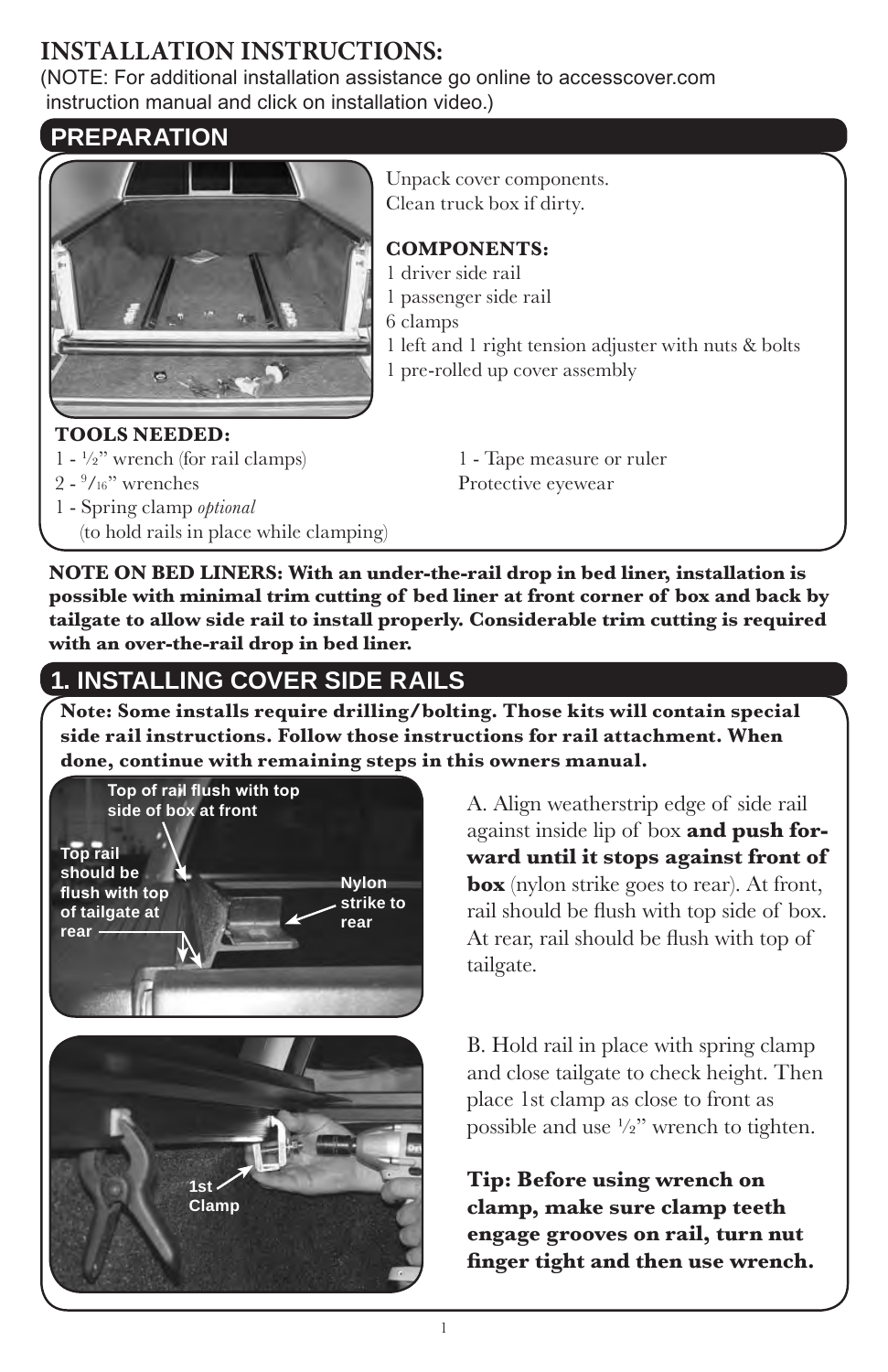### **1. INSTALLING COVER SIDE RAILS CONTD.**



C. Install 2nd clamp on rail at midway point of box and rail. Check if rail is level. Install 3rd clamp as close to tailgate as possible. If rail tilts up, loosen clamp, lower it and tighten. If rail tilts down, loosen clamp, raise it and tighten.

D. When done, make sure each clamp is in its best up or down position to hold rail level after tightening and that all clamps are fully tight. Repeat entire procedure for opposite side rail.

### **2. ASSEMBLING TENSION ADJUSTERS TO COVER**



A. The cover comes pre-rolled to its normal open position for ease of installation. Set pre-rolled cover on tailgate with front bar facing up as shown. Align EZ-Dial Tension Adjuster (marked "L") on driver side of cover– positioned as shown in photo at left.

B. Turn 1-¼" bolt with flat washer onto nut in bar. Leave loose for now. *See photo.* Repeat for EZ-Dial ("R") on passenger side of cover, and leave that bolt loose also.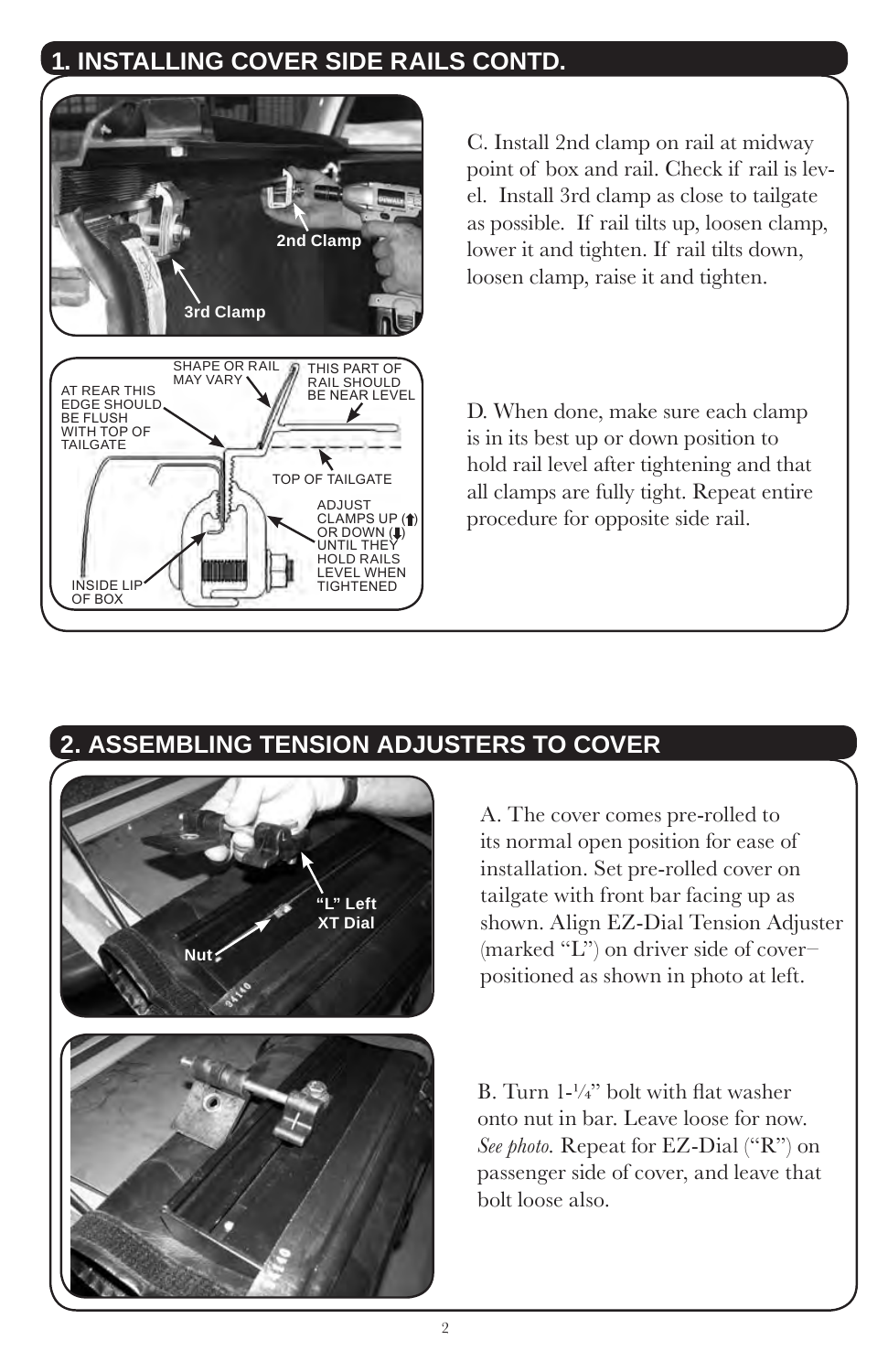### **3. MOUNTING COVER TO SIDE RAILS**



A. Set rolled up cover on rails at front of box (behind cab) with bar facing up. Roll cover bar onto front of rails and fold/tuck vinyl flap under. Now bar will face down. Let straps hang to inside of box.

B. Push cover bar forward until it sets flat on front of side rails and overhangs them. Slide left tension adjuster over until it engages under front of side rail. Push bar back and forth to line up holes–do not turn dial wheel. Insert bolt from top and flat washer and nut from bottom.

**Note: These holes are designed for a snug fit**–**you may need to turn the bolt through rail adjuster with 9 /16" wrench. The bolt will thread through without harming any pieces.**



C. Hold bolt at top and tighten nut under side rail. Repeat procedure for right hand tension adjuster.

D. Center the front bar between the two side rails.

E. Then tighten bolt (left loose earlier) under front bar on each tension adjuster.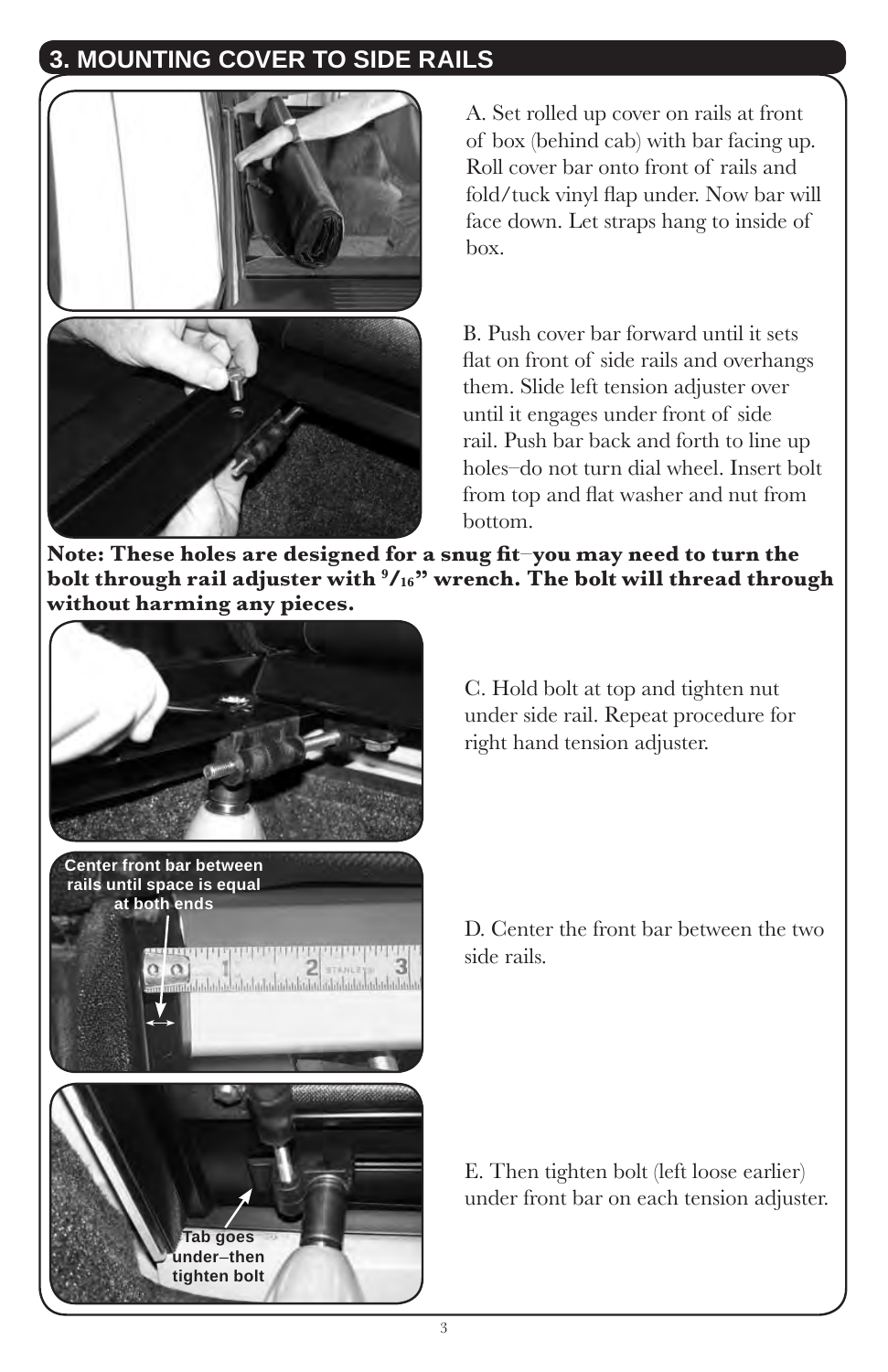### **4. INITIAL OPERATION AND ADJUSTMENTS**



A. Unroll cover and place rear bar into strikes on side rails and press down on bar to close (20-30 pounds pressure).

B. Close tailgate slowly–top of tailgate should fit snug under cover bar. If it is too tight–raise rails by loosening rear clamps, adjust rail up and tighten clamps. If too loose, adjust rails lower.

C. Check cover tension by releasing autolatch and open and close rear bar several times. It should snap down when closing. Cover fabric should sounds drumlike when tapped on. If adjustment is needed, roll cover open and **turn EZ-Dial counter-clockwise to tighten, clockwise to loosen. Always turn dials in equal amounts.**

D. When done, seal both sides of cover with hook and loop system.

**Note: For detailed operating instructions see page 5.**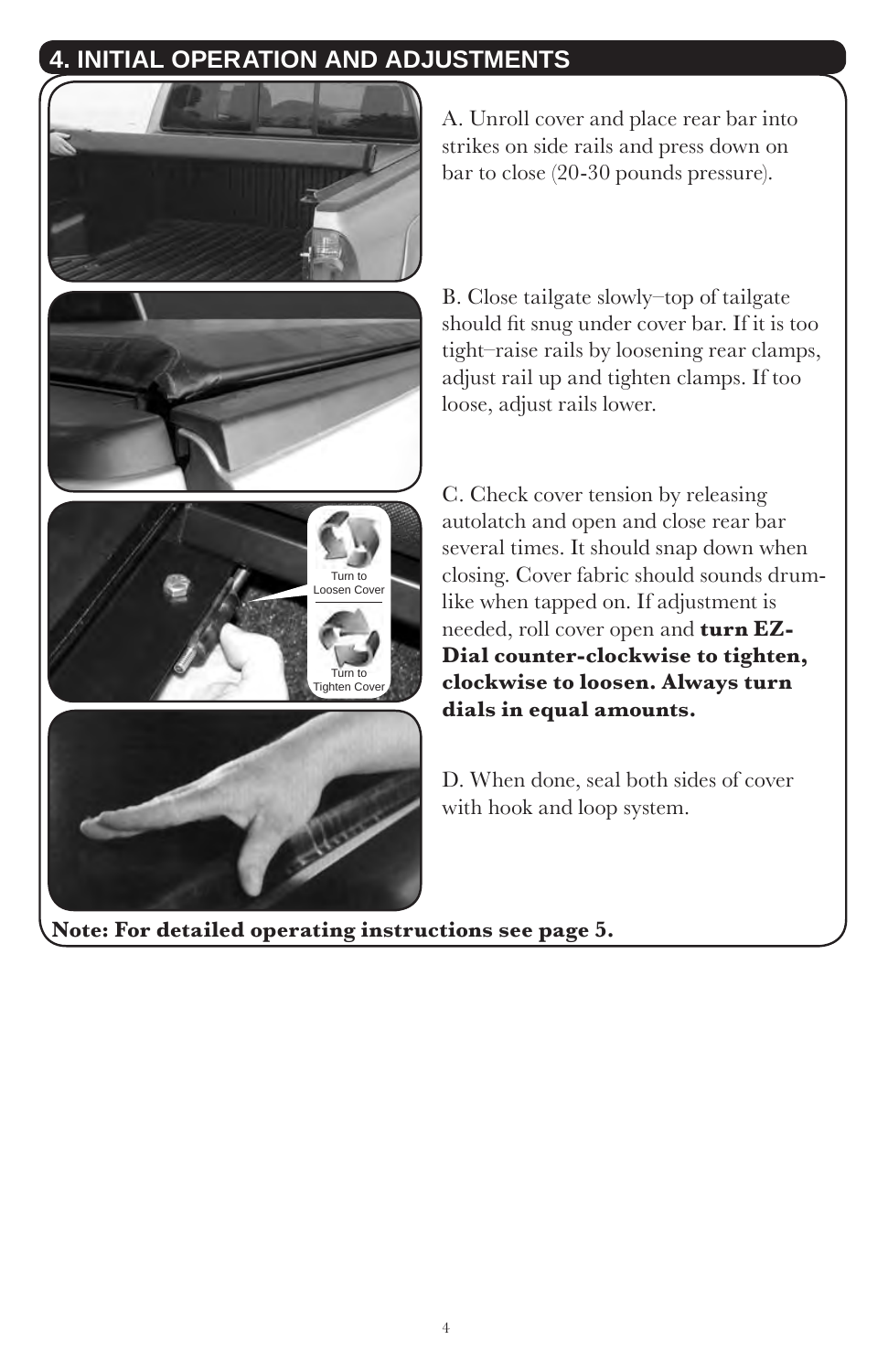### **OPERATING INSTRUCTIONS**

**Note: view opening and closing demonstration video on www.accesscover.com**



Release retainer straps at front and using both hands roll cover out to rear of box.



Position roll-up bar against strikes. Push down on bar until autolatch locks in place.



Now along side of box, seal cover edges with hook and loop sealing system the full length of cover on both sides. Pull with one hand seal with other hand.



Open tailgate on driver side, pull autolatch and lift up on rear roll bar.

### **OPTIONAL USE**



Using both hands, roll cover toward front of box (not against the cab).



Securely fasten retainer straps to store the cover.



Manual Slide Lock (use is optional) is located under cover bar on passenger side push slide lock to engage, pull to disengage.

## TIPS FOR A LONGER LASTING COVER

- Always keep cover closed when not in use.
- Keep hook and loop sealed when cover is closed.
- Keep the cover tight, cover vinyl should sound drum-like when tapped on.
- Engage manually operated slide lock while traveling and before entering automatic drivethrough car washes.
- Avoid storing cover in its rolled-up position for long periods of time.
- When cleaning, for best results use mild liquid soap and water. Never clean with petroleum or citrus base products.
- Periodically treat cover with our Formula 2 cleaner instead of petroleum based products that may dry out and damage the vinyl.
- Avoid allowing cargo to rub against cover while transporting, whether in open or closed position.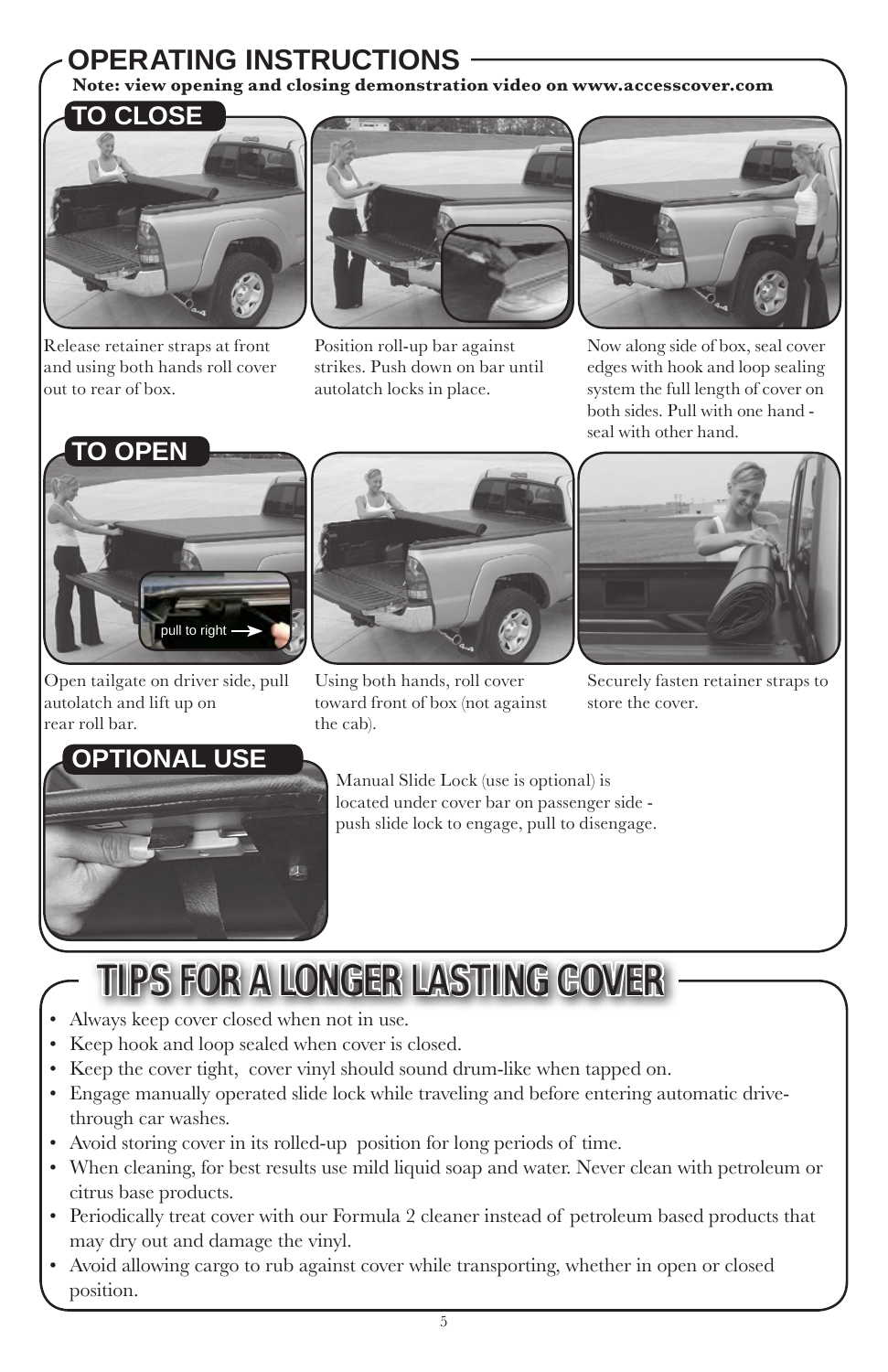## **SAFETY INFORMATION**

- Do not cover cargo that is higher than the cover.
- Do not place object(s) on or against the cover or its framework at any time
- Always secure cargo so it cannot shift and damage the cover or its parts.
- Do not use the covers framework to tie down cargo.
- Never stand, sit or ride on the cover or allow others to do so.
- Do not leave valuables in an unattended vehicle as cover does not prevent theft of contents in truck box.
- The cover does not eliminate moisture and dust from entering the truck box. Special wrappings or packaging of the contents may be necessary.
- Due to poor ventilation, if you allow a pet/animal in the box, leave cover open. Do not allow people or animals to occupy box with the cover closed.
- When towing vehicle backwards, cover must be rolled fully open and secured with safety straps or fully closed and secured with manual slide lock.
- ALWAYS finish securing the cover. Use caution when operating cover in windy conditions.
- Periodically check and/or retighten clamp bolts as needed.
- Periodically check and/or retighten front bar tensioning bolts as needed.

### **INSPECTION AND MAINTENANCE**

- Inspection and much of the maintenance can be done by the operator. It may be necessary to review the installation and operating instructions.
- Periodically inspect the cover assembly. Check for loose bolts and parts and the condition of all parts. Test the operation to ensure that the parts are functioning properly and that the cover is in top operational condition.
- If latch has been damaged replace with new one. NOTE: Inspection and/or maintenance should also be performed anytime a malfunction is observed or suspected. If you need assistance inspecting and/or servicing your cover, or if you want to order a replacement part, call the customer service number on the back page. Always use original equipment replacement parts for your cover.
- Vinyl cover can be treated with water based vinyl protectants. Avoid silicon base products.
- When cleaning, for best results use mild liquid soap and water. Never clean with petroleum or citrus based products.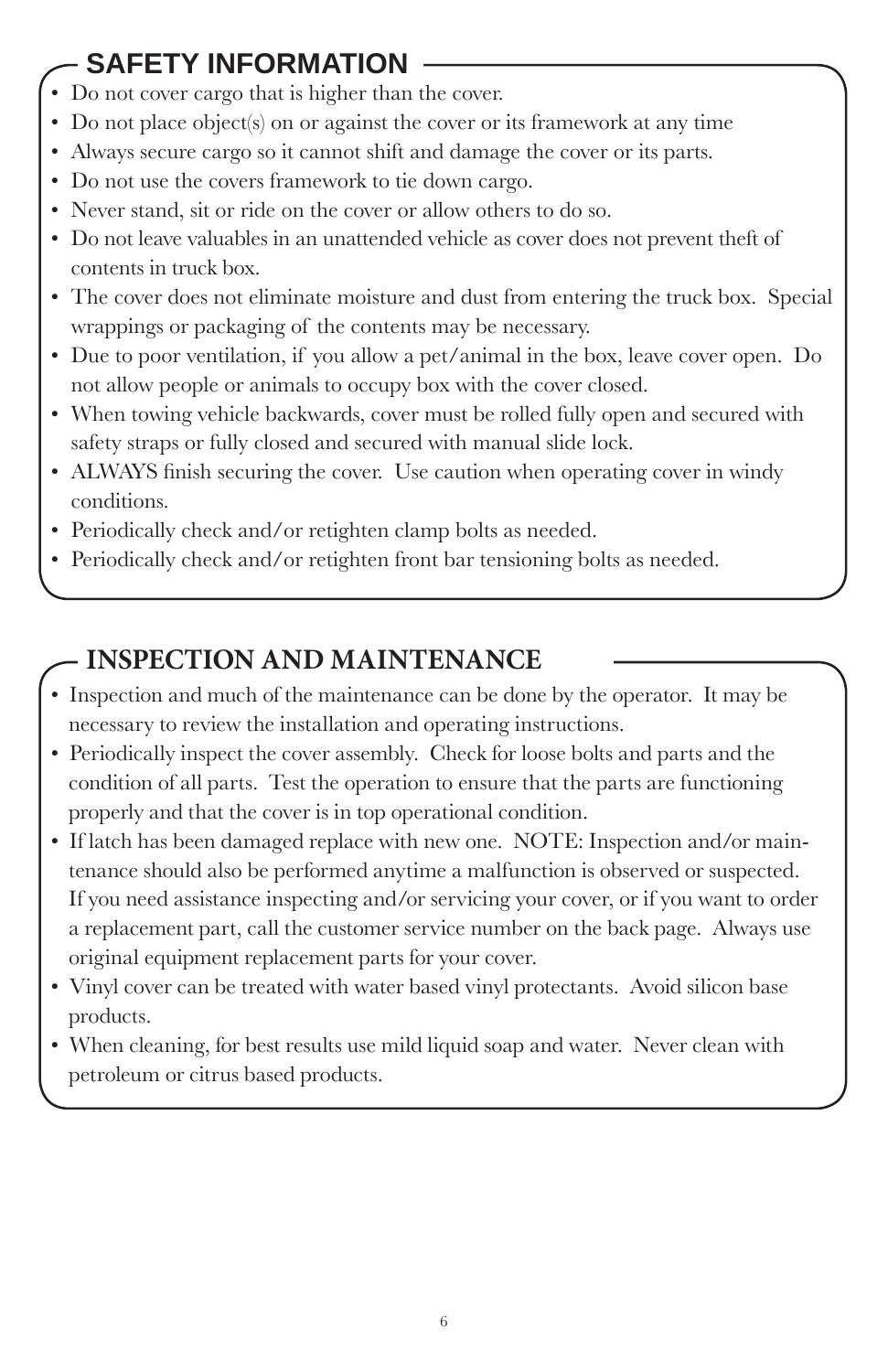| <b>TROUBLESHOOTING</b>                 |                                                          |
|----------------------------------------|----------------------------------------------------------|
| <b>PROBLEM</b>                         | <b>SOLUTION</b>                                          |
| Cover too loose                        | Turn both tension adjusters counter clockwise to         |
|                                        | move front bar foward (Refer to #4C, see arrows next     |
|                                        | to adjuster)                                             |
| Cover too tight                        | Turn both tension adjusters clockwise to move front      |
|                                        | bar foward (Refer to #4C, see arrows next to adjuster)   |
| Gap between roll-up bar and tailgate   | Rails set too high (Refer to #4B)                        |
| Cover is too wide                      | Check rails. Rails in - too wide - push all clamps to    |
|                                        | top of rail                                              |
| Cover is too narrow                    | Rails out - too narrow - pull all clamps down on rail    |
|                                        | (Refer to #1D)                                           |
| Lopsided cover too much on one side    | Check front bar. It must be centered side to side        |
|                                        | (Refer to #3D)                                           |
| Top of tailgate hits rear bar when     | Raise side rails at rear of box until tailgate closes    |
| attempting to close                    | without pushing rear bar up (Refer to $\#4B$ )           |
| Auto latch doesn't engage              | Check side rails for height and level. Inspect latch for |
|                                        | jammed or broken parts. (Refer to #1D)                   |
| Manual slide lock (passenger side) too | Use 1/8" allen wrench and adjust set screw tighter       |
| loose or too tight                     | or looser as desired. Lock performs best with some       |
|                                        | friction.                                                |

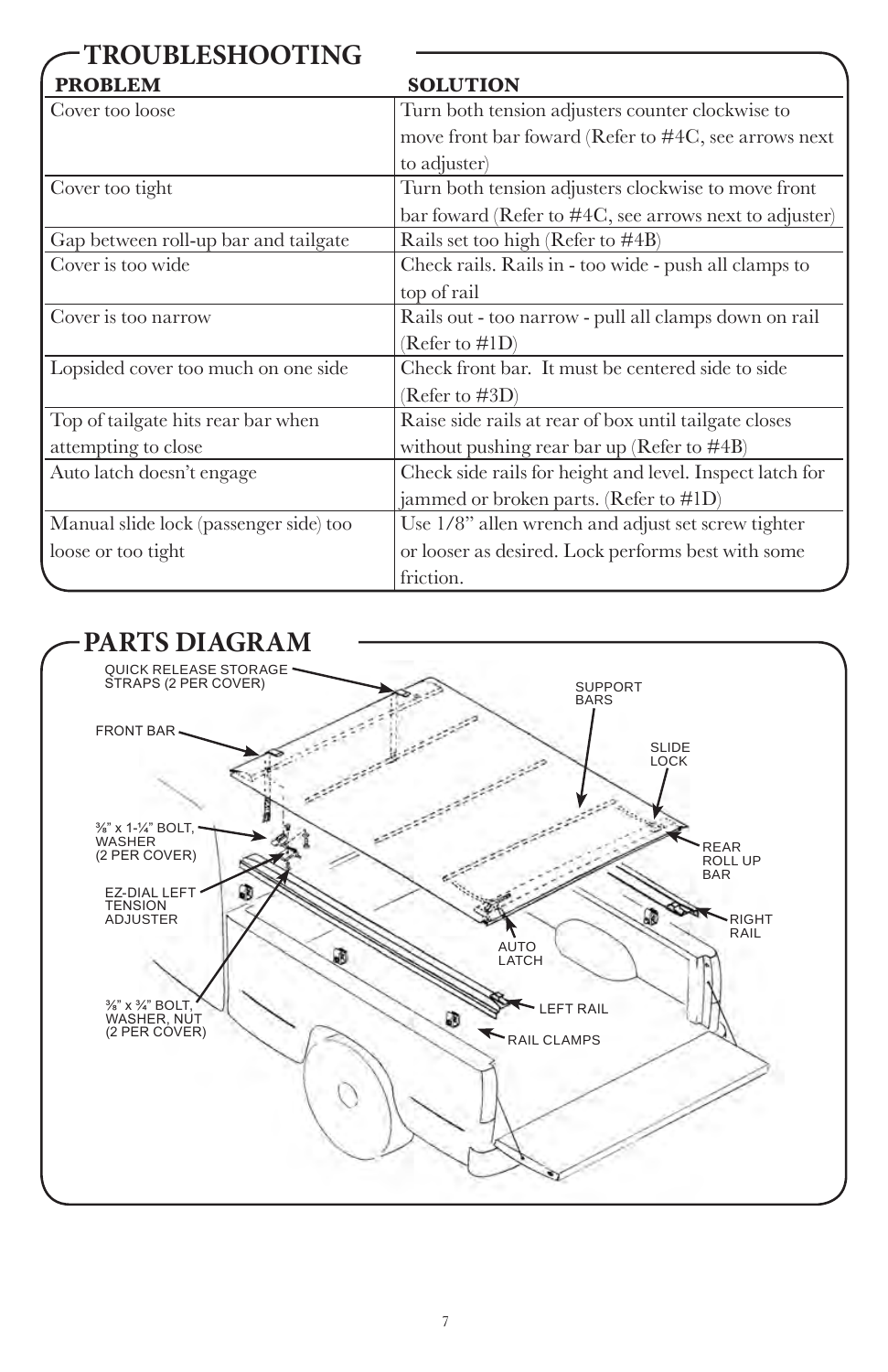## **MANUFACTURER'S**  *PREMIUM COVERTM* **LIMITED WARRANTY**

Agri-Cover, Inc. extends the following five (5) year limited warranty to the original retail purchaser of any ROLL-UP COVER:

Agri-Cover, Inc. warrants to the original purchaser, for a period of five (5) years from the date of purchase of the cover, that its ROLL-UP COVER cover to be free from defects in material and workmanship, under normal use, as long as the original purchaser owns the truck on which the cover was originally installed and as long as the cover remains properly installed on said truck.

Agri-Cover, Inc.'s sole obligation under this limited warranty is limited to the repair or replacement, at its option, of defective parts only. No labor or service allowance is given or implied. **IN NO EVENT** SHALL AGRI-COVER, INC. BE LIABLE FOR INCIDENTAL, CONSEQUENTIAL, OR SPECIAL DAMAGES. AGRI-COVER, INC. EXPRESSLY DISCLAIMS ANY AND ALL IMPLIED WARRANTIES OF MERCHANTABILITY, AND THERE ARE NO WARRANTIES WHICH EXTEND BEYOND THE LIMITED WARRANTY DESCRIPTION CONTAINED HEREIN.

For warranty performance, call our Customer Service Department at 701-251-1427 to determine if only a replacement part is needed or if the cover needs to be returned for inspection and repair. **Warranty registration must be on file and/or proof of original purchase (detailed and dated receipt) required for warranty to be effective. Goods to be returned must have a pre-authorized RA # (Returned Authorization Number) - obtained by calling the number above.** Mark the number on the package and ship it freight prepaid to address below. Agri-Cover, Inc. will pay freight to return goods to sender.

This limited warranty does not cover any damage due to accident, abuse, misuse, alteration, neglect, improper installation, or ordinary wear and tear.

This limited warranty gives you specific legal rights and you may have other rights, which vary, from state to state.

ROLL-UP COVER<sup>"</sup>

Agri-Cover, Inc. Customer Service Dept 3000 Hwy 281 SE PO Box 508 Jamestown, ND 58402 Phone: 701-251-1427

### **ACCESS - A Division of Agri-Cover, Inc.**

ACCESS is a registered United States trademark of AGRI-COVER, INC. U.S. Patent Nos. 6,543,835; 6,672,644; 6,851,738; 7,048,227; 7,008,000; 7,104,586; 7,066,524; 7,472,941; 7,621,582 and other patents pending.

**PHONE 701-251-1427 7:30 am - 5:30 pm Central Standard Time Monday thru Friday except Holidays**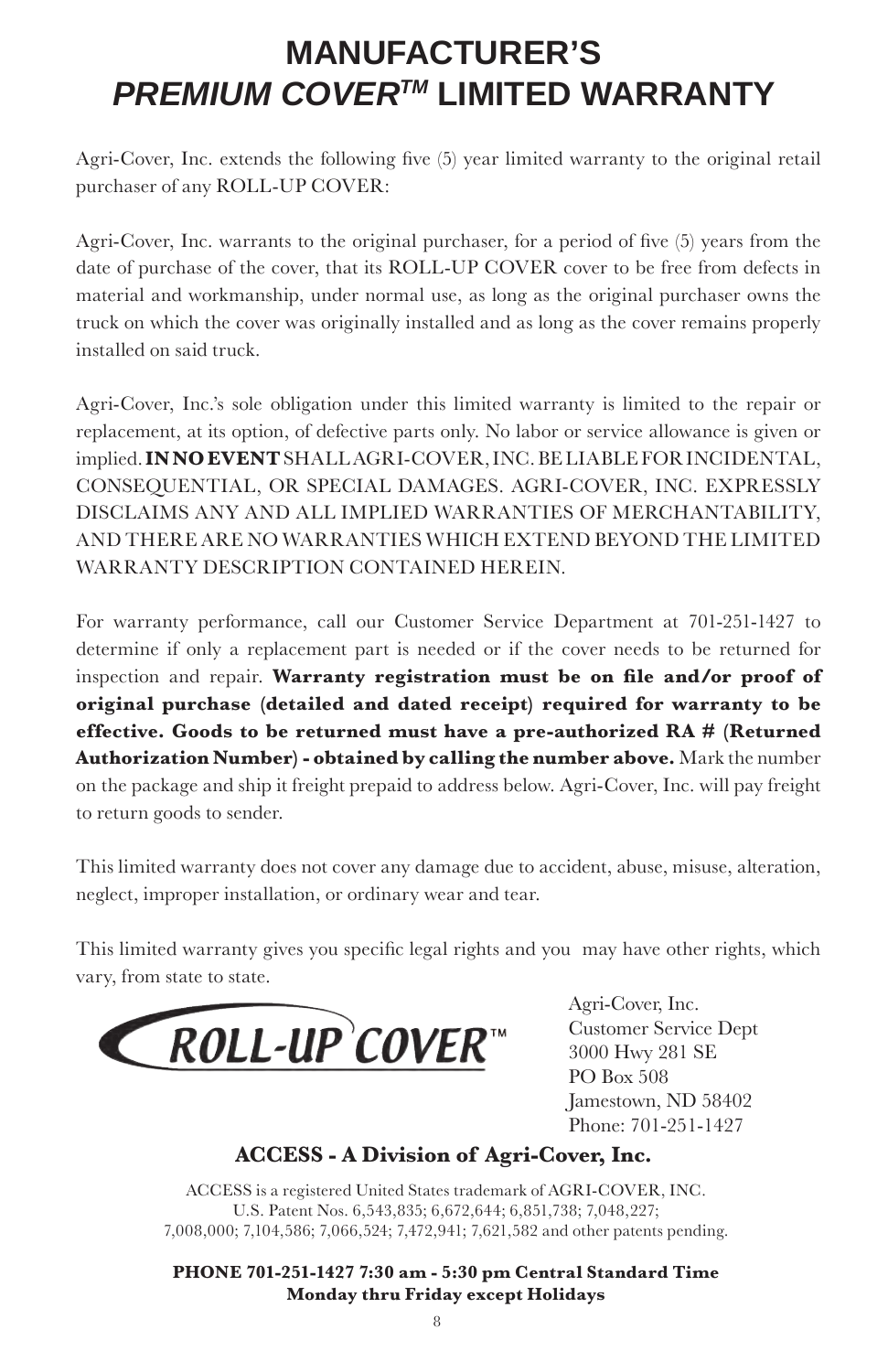# You May Also Be Interested In Our SnowSport Utility Plows

# 3 DISTINCT MODELS TO CHOOSE FROM



- Simple bolt on install, mounts in minutes
- No electric or hydraulic components to freeze or malfunction
- Won't scratch concrete or pavers, remove gravel or turf
- Easy storage between snowfalls or during off season
- Made model specific for your application
- Fits trucks, suvs, atvs, utvs, zero turn mowers and more



Heavy duty, corrosion-resistant, anodized aluminum blade repels rust, so it never needs painting.



Built in trip edge won't scratch concrete, brick or black top, tear up grass surfaces or remove gravel.



The practical design does not block headlights in plow or transport position.



Our plows are easily lifted by one person. Lower the blade, plow until finished, then lift the blade back to transport position.

# Call or go online to get yours today!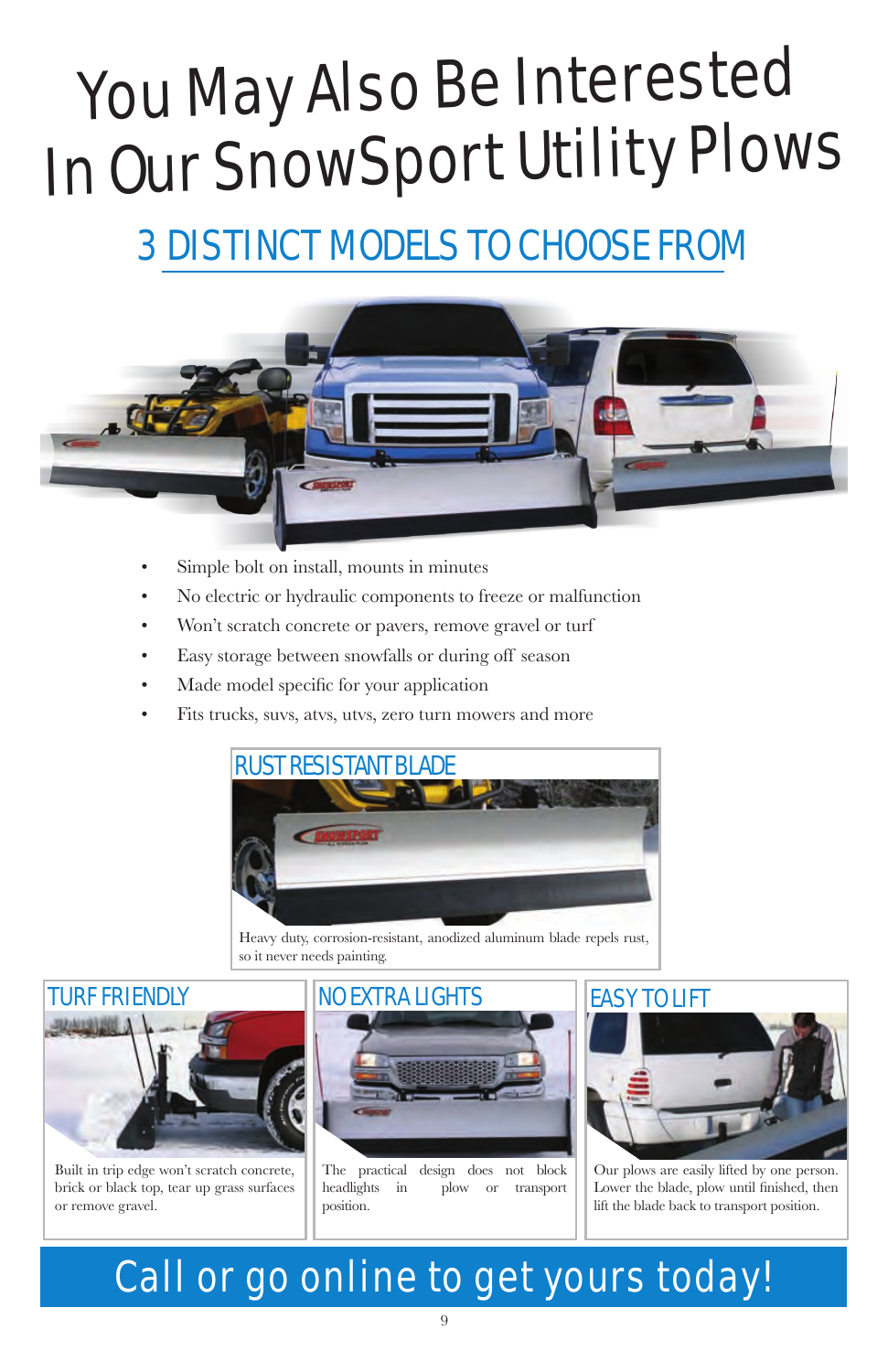# HOW THE SNOWSPORT PLOWS OPERATE



To begin plowing, remove pin, lift blade one end at a time and lower it over push frame, then replace the pin.



When backing up, the blade lies back, skimming over the ground. When driving forward, blade automatically re-engages for plowing. All you do is drive.



The blade is guided by a push frame that allows it to slide up and down with the grade of the terrain.



When finished plowing simply remove pins and lift one end at a time into holders and secure with pins. It's that easy!

"I love this plow! First thing I'm asked is does it work? And then, where did you get this? We get some crazy weather here in Michigan, we can get snow every day and sometimes we get snow all at once, this plow handled all of my conditions wonderfully. Once my neighbors saw that this plow did not ruin the grass or move away all of the stones on the driveway, I was asked if I could plow their areas." Bob Werbrouck Fenton, MI "My first use of the Snow Sport 180 came after a 14" snow fall. It worked

Great! It took about 20 minutes to get the hang of driving backwards and pushing snow but after that I have recommended to friends and coworkers to check them out. Took an hour to plow what would have taken me 4-5 hours to blow with a 10 hp snow blower. Great product!" Barry R Bender Dillsburg, PA

"I bought the 6 ft. plow for my 2009 Yamaha Rhino 450 and one word - Awesome!! I am critical of any product but this one is up to snuff. Performs just like described and better." Doug Parks Cambridge, MD

# 866-797-3513 mysnowsport.com